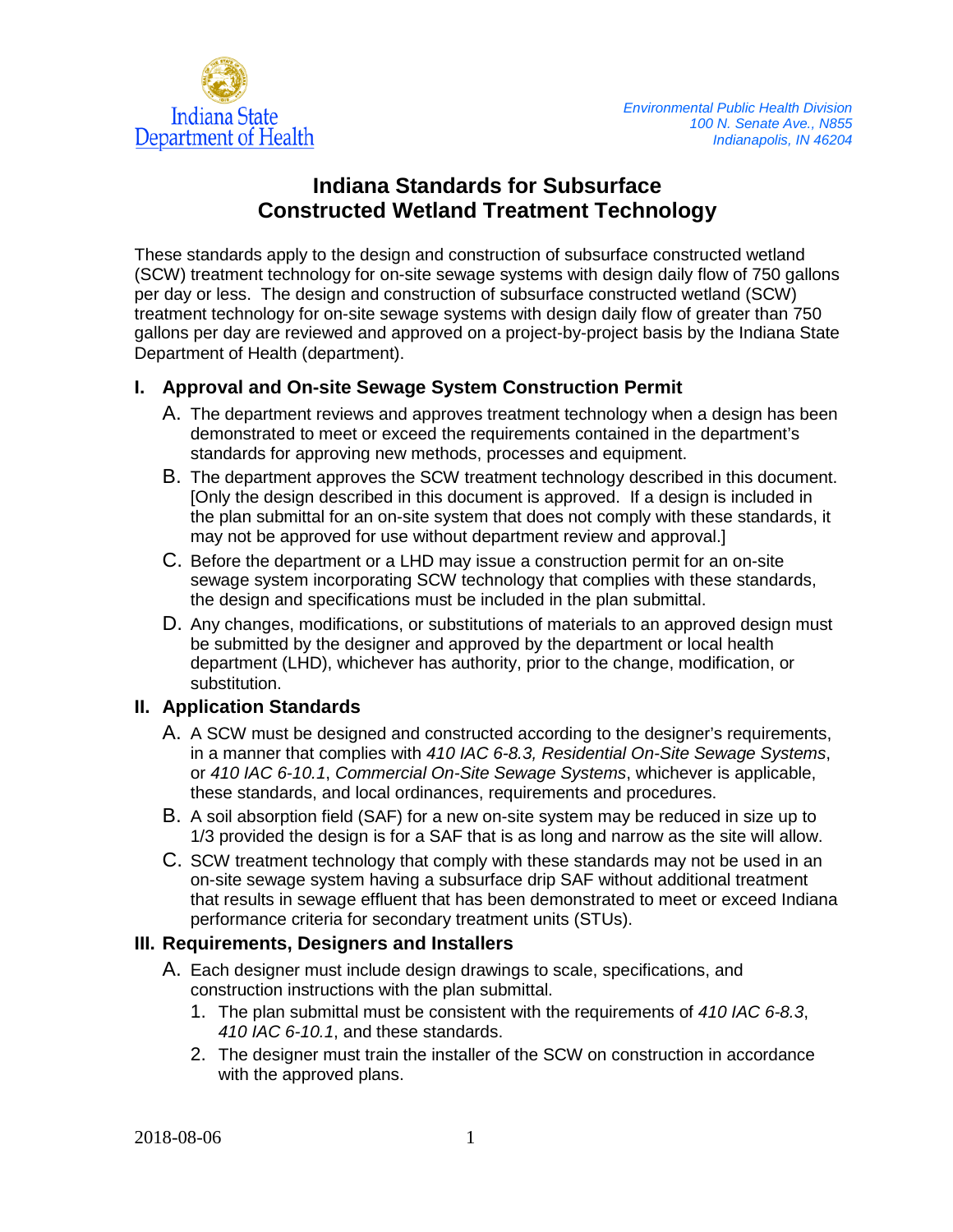- 3. The designer must provide the installer ongoing consultation during construction of the SCW, as needed.
- B. Each Installer must:
	- 1. Be trained by the designer before constructing an on-site sewage system containing a SCW; and
	- 2. Construct the SCW in compliance with the approved plan.

#### **IV. Requirements for Design and Construction**

- A. Requirements for design and components of a SCW.
	- 1. Requirements for designing a SCW.
		- a. These design requirements apply to a single cell SCW only.
		- b. The total area of the SCW bottom must be at least one  $(1)$  square foot  $(ft^2)$  per gallon per day (gpd) of design daily flow (DDF) of the on-site sewage system.

Total area of SCW  $\geq$  1 ft<sup>2</sup>/gpd x DDF (gpd)

- c. The length-to-width ratio of a SCW cell must be two-to-one (2:1).
- d. The SCW must be located to receive full sunlight.
- 2. If a dose tank is located between the septic tank and the SCW, the dose must be timed to deliver ten (10) equal doses per day. Dose tanks must meet the minimum requirements of *410 IAC 6-8.3* and *410 IAC 6-10.1*
	- a. If the effluent force main and manifold do not drain to the dose tank, the timer must be set to deliver one-tenth (1/10) of the design daily flow (Dose  $= 1/10$ DDF).
	- b. If the effluent force main and manifold drain to the dose tank, the timer must be set to deliver one-tenth (1/10) of the design daily flow (DDF) plus the volume contained in the effluent force main and manifold that drains back to the dosing tank (Dose =  $1/10$  DDF +  $Vol_{FM}$ ).
	- c. The dose pump must meet the minimum requirements for total dynamic head (TDH) and total discharge rate (TDR) for the on-site sewage system (see *410 IAC 6-8.3* and *410 IAC 6-10.1*)*.*
- B. Requirements for outlet sumps.
	- 1. A level-adjusting outlet sump must be installed at the outlet end of the SCW.
		- a. The outlet sump must be a watertight device.
		- b. The SCW outlet effluent sewer into the outlet sump must:
			- 1) Have an adjustable vertical extension set to maintain the level of effluent in the SCW at two (2) to three (3) inches below the finished grade of the aggregate within the SCW; and
			- 2) Have a threaded cap with a one-half (1/2) to one and one-half (1 1/2) inch drilled hole.
		- c. The effluent sewer from the sump must outlet to a distribution box or a dose tank.
	- 2. Outlet sumps must have securely fastened insulated lids.
- C. Site preparation for the flexible liner subgrade.
	- 1. One of the following methods must be used to prepare the site for the flexible liner subgrade.
		- a. Preparation of the subgrade using sand.
			- 1) The soil must be: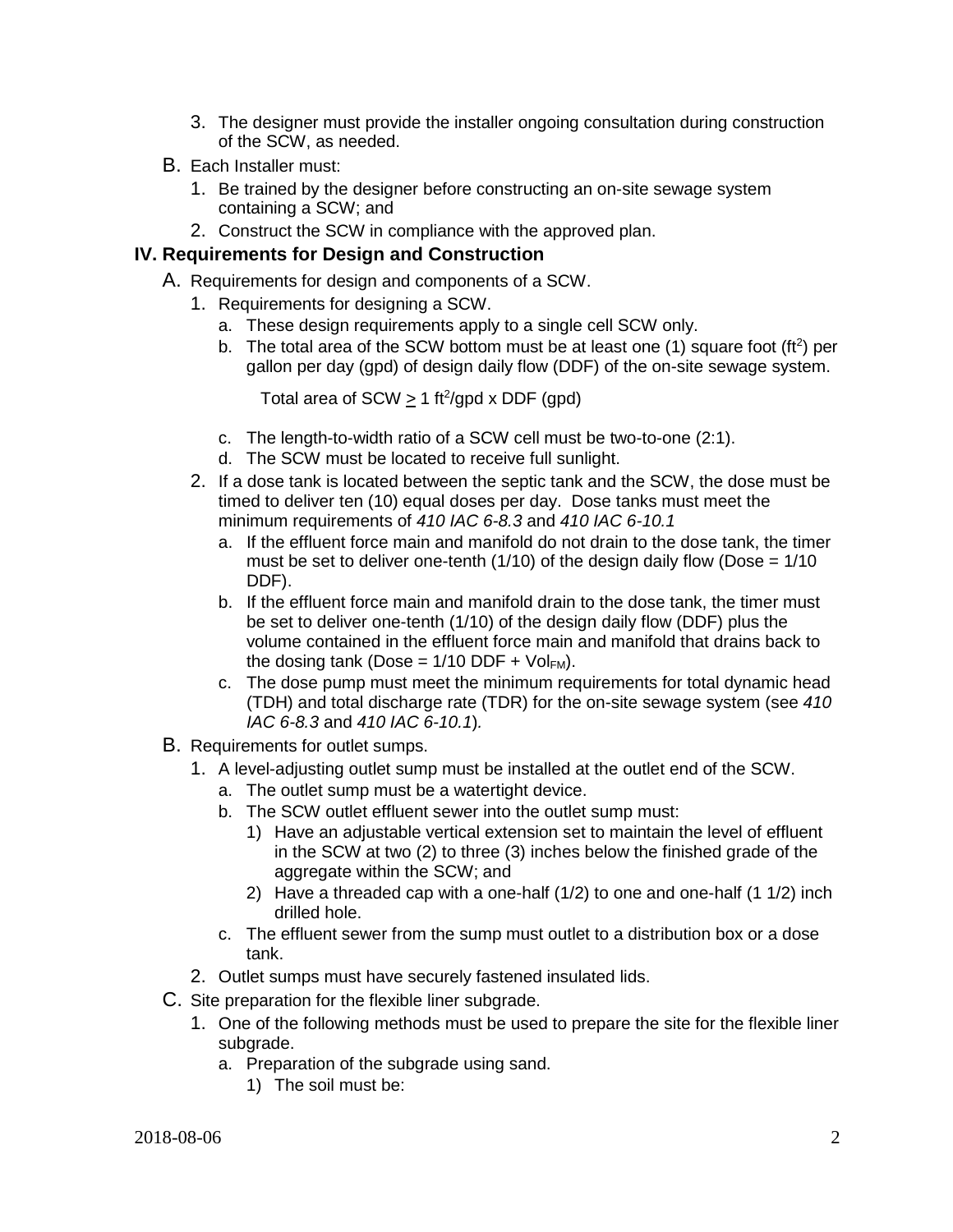- a) Excavated to a minimum of four (4) inches below the final grade of the placement of the bottom of the flexible liner; and
- b) Leveled throughout its length and width.
- 2) The following must be placed over the bottom of the excavation:
	- a) A layer of fine to coarse sand at least four (4) inches thick, free from rock, fractured stone, debris, and roots; and
	- b) Leveled throughout its length and width and compacted.
- b. Preparation of the subgrade using manufacturer's protective blanket.
	- 1) The soil must be excavated to the final grade of the placement of the bottom of the flexible liner.
	- 2) The soil must be leveled throughout its length and width and compacted.
	- 3) A protective blanket, recommended by the manufacturer, must be placed over the bottom of the excavation.
- 2. The perimeter sidewall berm must:
	- a. Be formed from debris-free soil material; and
	- b. Have the following dimensions:
		- 1) A height of three (3) feet or greater above the finished elevation of the subgrade;
		- 2) A bottom width of seven (7) feet or greater; and
		- 3) Side slopes of one-to-one (1:1).
- D. Requirements for flexible liners in SCW.
	- 1. General requirements for flexible liners.
		- a. Material for flexible liners must be polyvinyl chloride (PVC), ultraviolet (UV) light resistant polyethylene, or ethylene propylene diene monomer (EPDM) rubber.
		- b. Flexible liners must be:
			- 1) Thirty (30) mil in thickness or greater for polyvinyl chloride (PVC) and ultraviolet (UV) light resistant polyethylene;
			- 2) Forty-five (45) mil in thickness or greater for EPDM rubber.
		- c. The physical properties of patches, repairs and seams in a flexible liner must be equal to or exceed the physical properties of the flexible liner.
	- 2. Requirements for the installation of flexible liners in SCW.
		- a. The flexible liner must be:
			- 1) Transported, handled and stored to prevent damage;
			- 2) Protected from weathering and sunlight; and
			- 3) Dry for seaming, patching and connecting "boots".
		- b. The flexible liner must be installed in the following climatic conditions:
			- 1) The temperature must be between 42° F to 90° F; and
			- 2) Gusty winds must be avoided to prevent interference with flexible liner placement; alignment of seams; and contamination of seams, patches, and boot connections.
		- c. The subgrade must be maintained in a smooth, uniform and compacted condition during installation of the lining.
		- d. The final cut size of the flexible liner must generously fit the subgrade and sidewall geometry without straining of the flexible liner material. The flexible liner must:
			- 1) Be installed along the sidewalls to a height of two  $(2) \text{six}$  (6) inches or greater above the finished elevation of the subgrade.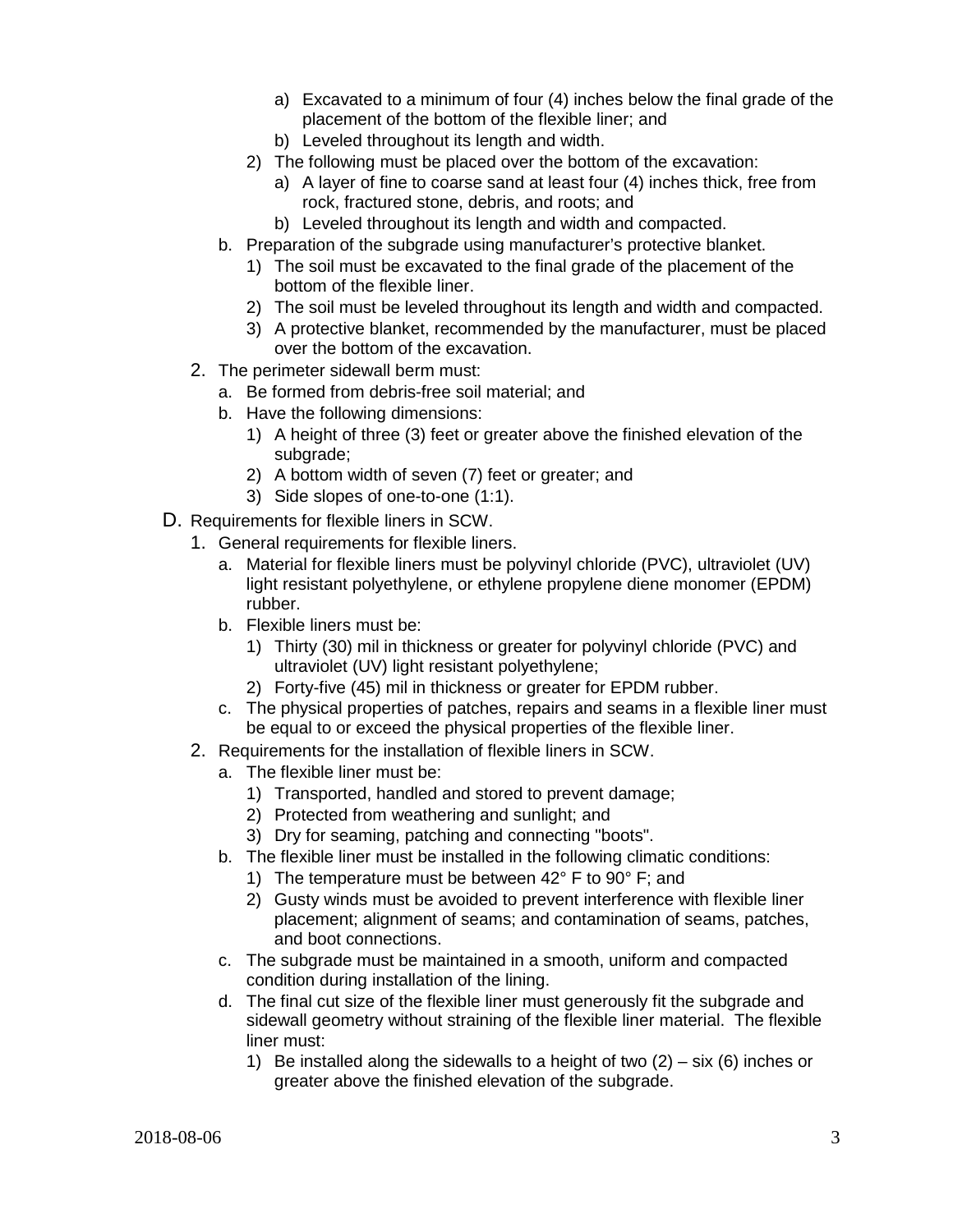- 2) Be installed to minimize elongation and strain; and
- 3) Have no surfaces exposed to sunlight or weathering.
- e. Flexible liner placement and watertight installation.
	- 1) Flexible liner panels must be positioned to minimize handling.
		- a) The flexible liner must not be stressed during installation.
		- b) The flexible liner must not bridge any portion of the subgrade or sidewalls.
		- c) The flexible liner must be secured to prevent movement during installation of influent and effluent manifolds and media.
	- 2) Factory seams in the flexible liner must be inspected after installation according to manufacturer's recommended procedures.
	- 3) Where pipe penetrations of the flexible liner are necessary, connections to the flexible liner and pipes must be watertight and installed according to manufacturer's recommended procedures.
	- 4) Field seaming (if unavoidable) and field repairs (if necessary) must be:
		- a) Watertight;
		- b) Performed only when contact surfaces of the materials are free of dirt, dust, moisture, and all other foreign materials; and
		- c) Made according to manufacturer's recommended procedures.
	- 5) The flexible liner must be visually inspected after installation for punctures and tears, and tested by one of the following two methods to insure a watertight membrane at seams, patches, penetrations and connections:
		- a) Inlets and outlets must be plugged and the flexible liner flooded by at least one (1) foot of water above the highest boot connection. After a twenty-four (24) hour period there must be no loss of water except for evaporation; or
		- b) An air lance test must be performed at all seams, patches, penetrations and connections. This test must be performed using a minimum fifty (50) pounds per square inch (psi) air supply directed through a three-sixteenths (3/16) inch nozzle held not more than two inches from the edge being tested. Riffles must not occur at any seam.
	- 6) Requirements for inspection and repair of the flexible liner.
		- a) The flexible liner must be visually inspected for punctures and tears after each stage of the construction of SCW, including, but not limited to, the installation of influent and effluent manifolds, and media.
		- b) Punctures and tears, resulting from the construction of SCW, must be repaired according to manufacturer's recommended procedures.
- E. Requirements for SCW components installed after the flexible liner.
	- 1. The following must be placed on the inlet end of the SCW:
		- a. A two (2) to four (4) inch layer of INDOT Spec. 1 aggregate must be placed on the liner and extend four (4) feet or more from the inlet end of the SCW. Consideration must be given to the permeability and hydraulic conductivity of the central aggregate in determining the appropriate length of this layer of aggregate into the wetland.
		- b. The influent manifold must be installed on this layer of aggregate six (6) to eighteen (18) inches from the inlet end of the SCW.
		- c. An additional twenty (20) to twenty-two (22) inch layer of INDOT Spec. 1 aggregate must be placed on the two (2) to four (4) inch layer of INDOT Spec.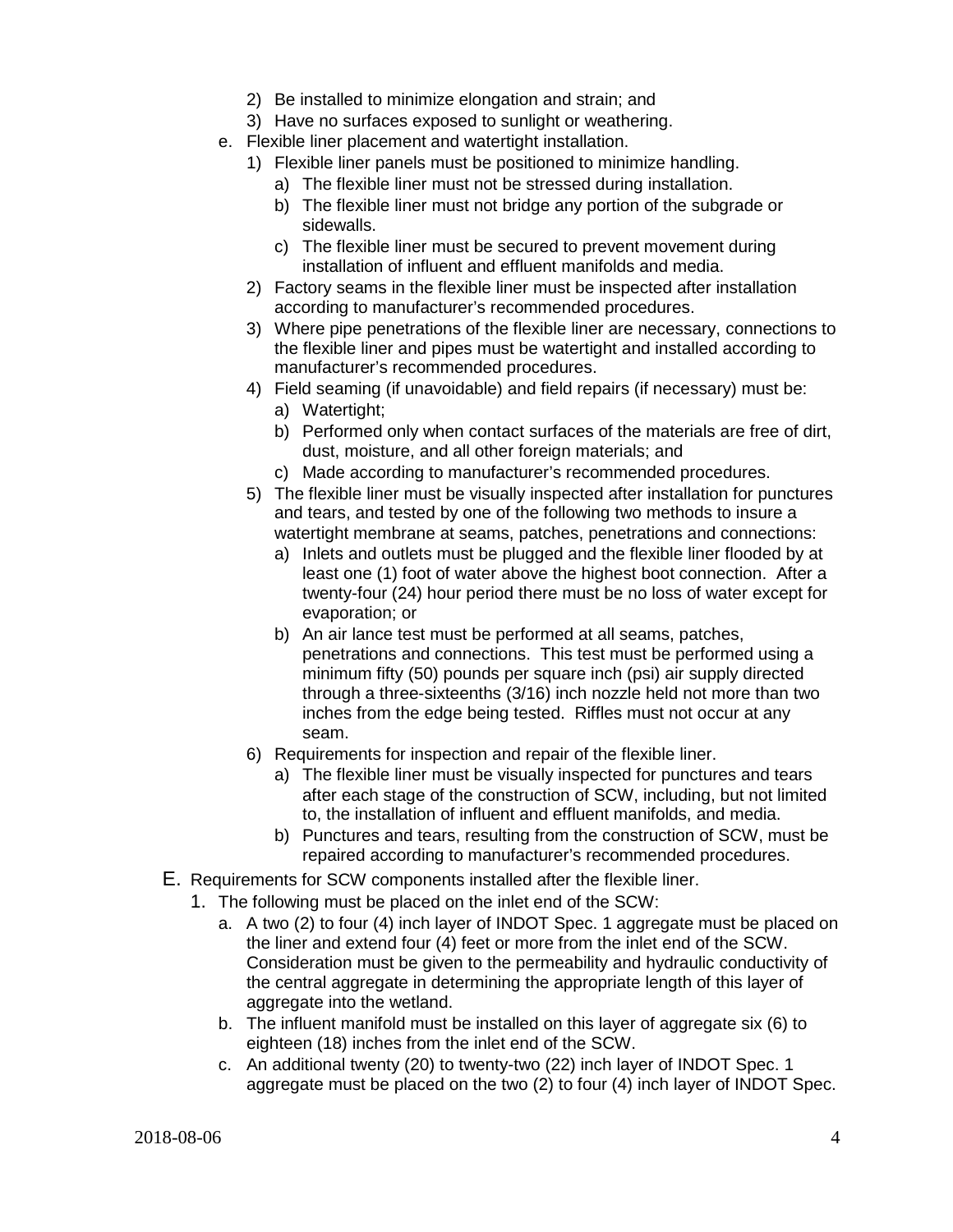1 aggregate, resulting in a total of twenty-four (24) inches of INDOT Spec. 1 aggregate over the liner.

- d. The side slope of the INDOT Spec. 1 aggregate at the central aggregate interface must be one-to-one (1:1).
- 2. The following must be placed on the outlet end of the SCW.
	- a. A two (2) to four (4) inch layer of INDOT Spec. 1 aggregate must be placed on the liner and extend three (3) feet from the outlet end of the SCW.
	- b. The effluent manifold must be installed on this layer of INDOT Spec. 1 aggregate six (6) to twelve (12) inches from the outlet end of the SCW.
	- c. An additional twenty (20) to twenty-two (22) inch layer of INDOT Spec. 1 aggregate must be placed on the two (2) to four (4) inch layer of INDOT Spec. 1 aggregate, resulting in a total of twenty-four (24) inches of INDOT Spec. 1 aggregate.
	- d. The side slope of the INDOT Spec. 1 aggregate at the central aggregate interface must be one-to-one (1:1).
- 3. The influent and effluent manifolds must be fitted with a four (4) inch cleanout at both ends that extend above the finished grade of the SCW aggregate.
- 4. The central aggregate must be eighteen (18) inches of INDOT Spec. 8 aggregate with a six (6) inch top layer of INDOT Spec 11 pea gravel.
- 5. Barrier material must not be installed between any media within the constructed wetland.
- F. Requirements for plants and planting.
	- 1. The SCW must be insulated as follows:
		- a. Place a two  $(2) \text{six}$  (6) inch layer of mulch, free of undesirable weed species and seeds, over the aggregate; and
		- b. Cover the mulch with a woven biodegradable netting or jute.
	- 2. The SCW must be planted at least ten (10) weeks before the first hard frost. If planting cannot take place at least ten (10) weeks before the first hard frost, then planting must be postponed until spring.
	- 3. Air temperature at the time of planting must be forty (40) degrees Fahrenheit or greater.
	- 4. A variety of at least two (2) species of wetland perennials with deep, dense fibrous root systems and winter tolerance must be planted in the SCW. [Examples of plants indigenous to Indiana include cattails (typha), bulrushes (scirpus), rushes (jancus), and sedges (carex)].
	- 5. Plants of the same species must be grouped within the SCW.
	- 6. Plant rows must be perpendicular to the direction of flow.
	- 7. Plant rows must be separated by eighteen (18) inches, and plants must be staggered by nine (9) inches.
	- 8. Shallower root plants must be located near the inlet to the SCW, with the deeper root plants located near the outlet of the SCW.
	- 9. Plants must be inserted three (3) to four (4) inches into the pea gravel with the shoots slightly exposed and the roots placed in water.
		- a. Plant roots must be kept wet at all times by:
			- 1) The immediate application of effluent; or
			- 2) Filling the SCW with water to within two (2) to three (3) inches of final grade.
		- b. The water level must be maintained.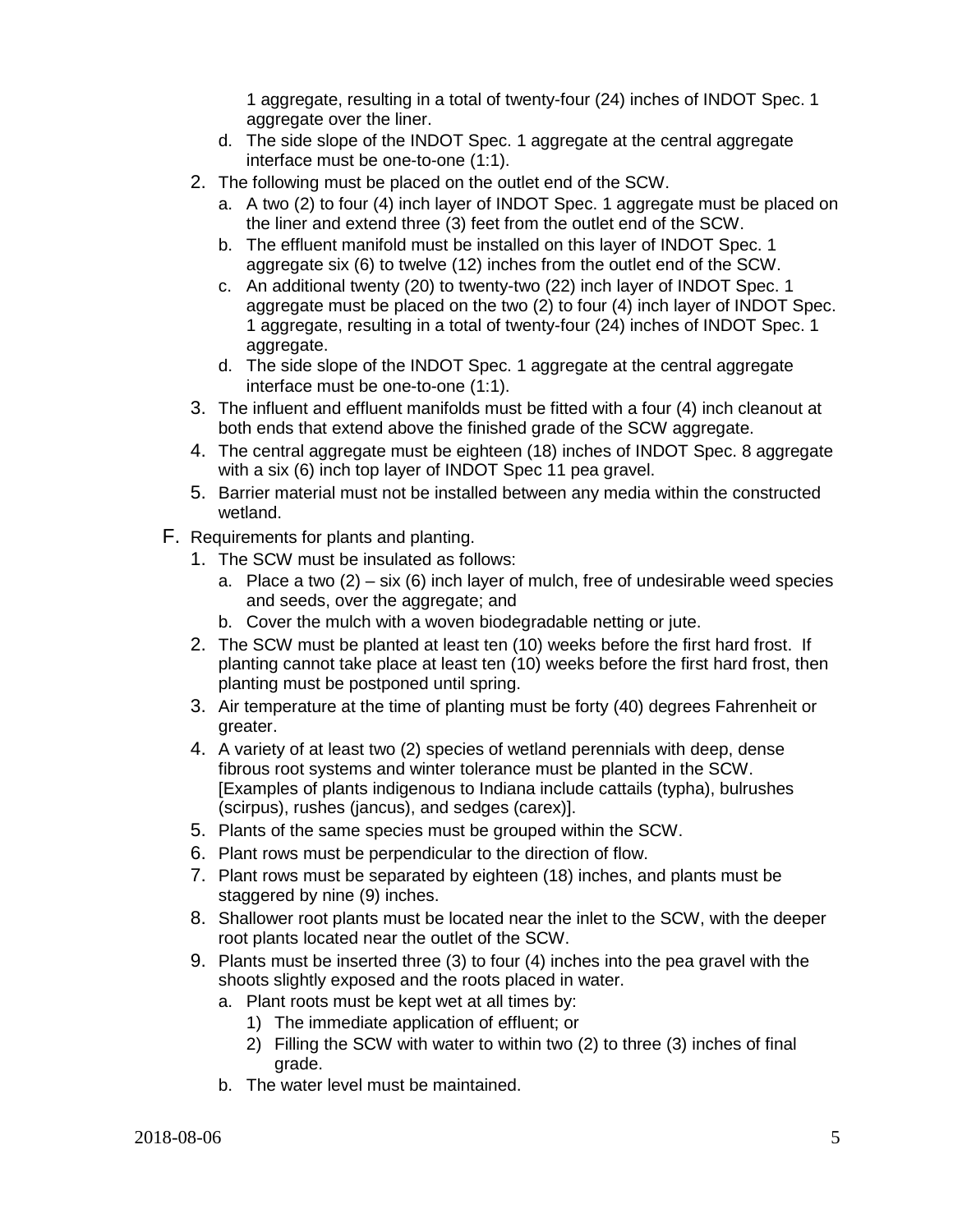- c. Water-soluble plant food must be applied, at the manufacturer's lowest recommended rate for lawns, to the SCW once every three weeks until effluent is available.
- 10.If plants do not take hold and show visible signs of growth within ten (10) weeks, replanting must be done in-between the original plants.
- G. Requirements after installation of the SCW.
	- 1. The final grade around the outer berm must divert surface water away from the SCW.
	- 2. A fence with a minimum height of four (4) feet must restrict access onto the SCW.

#### **V. Requirements for Operation and Maintenance (O&M)**

- A. The department requires that service personnel obtain training specific to the operation of the SCW. Training needs specific the SCW include, but are not limited to:
	- 1. Plant (i.e., vegetation) maintenance requirements;
	- 2. Hydraulics control;
	- 3. Cleaning techniques; and
	- 4. Troubleshooting of system problems and malfunctions.
- B. Requirements for maintenance.
	- 1. The SCW must be inspected and maintained every 6 months. Maintenance activities include, but are not limited to:
		- a. Pulling out undesirable plant species, such as sunflowers, prickly lettuce, tamarisk, thistle, and cottonwood and willow tree saplings;
		- b. Removing dead vegetation (not dormant vegetation);
		- c. In spring, removal of dead tops of dormant plants.
		- d. Filling low spots with gravel to bring low spots up to design finish level;
		- e. Replanting and fertilizing;
		- f. Cleaning/brushing screens and pipes;
		- g. Adjusting SCW sump level control;
		- h. Installation of barriers to exclude wildlife and deer; and
		- i. Control of turtles and burrowing animals.
	- 2. If there are no sewage flows for more than 6 days, or if sewage flows are significantly below average, service personnel must add water to the SCW every 2 to 3 days to maintain the water level 2 inches below the SCW gravel surface to prevent plant die-off.

#### **VI. Requirements for the Remainder of the On-site Sewage System**

- A. For residential on-site sewage systems, a plan submittal with a proposal to replace a SAF and utilize existing on-site sewage system components must include a report, with test procedures and results, demonstrating that any existing on-site sewage system component to be utilized is watertight and in good condition.
- B. A SAF must be designed and installed according to the designer's requirements, in a manner that complies with *410 IAC 6-8.3, Residential On-Site Sewage Systems*, or *410 IAC 6-10.1*, *Commercial On-site Sewage Systems*, whichever is applicable (including site evaluation, system selection and system size), and local ordinances, requirements and procedures.
- C. An on-site sewage system SAF must not be constructed during periods when the soil is sufficiently wet to exceed its plastic limit. **Before installation of the SAF, the installer must perform, and the soils must pass, soil plasticity tests.** Soil